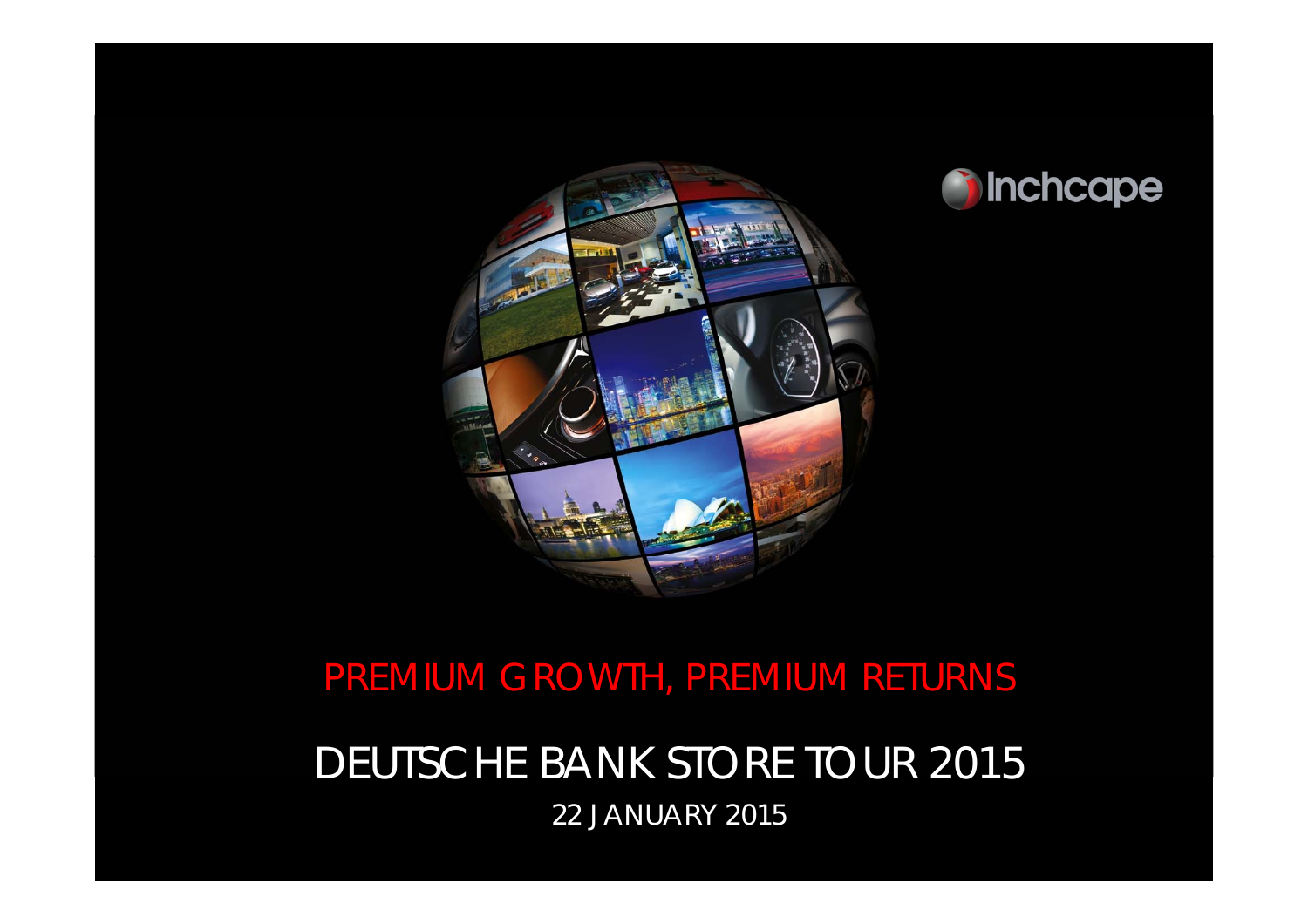

**Strong growth momentum in 2014**

**Our Competitive Advantages**

**Sustaining the Growth Momentum with Industry and Local Drivers**

**Q&A**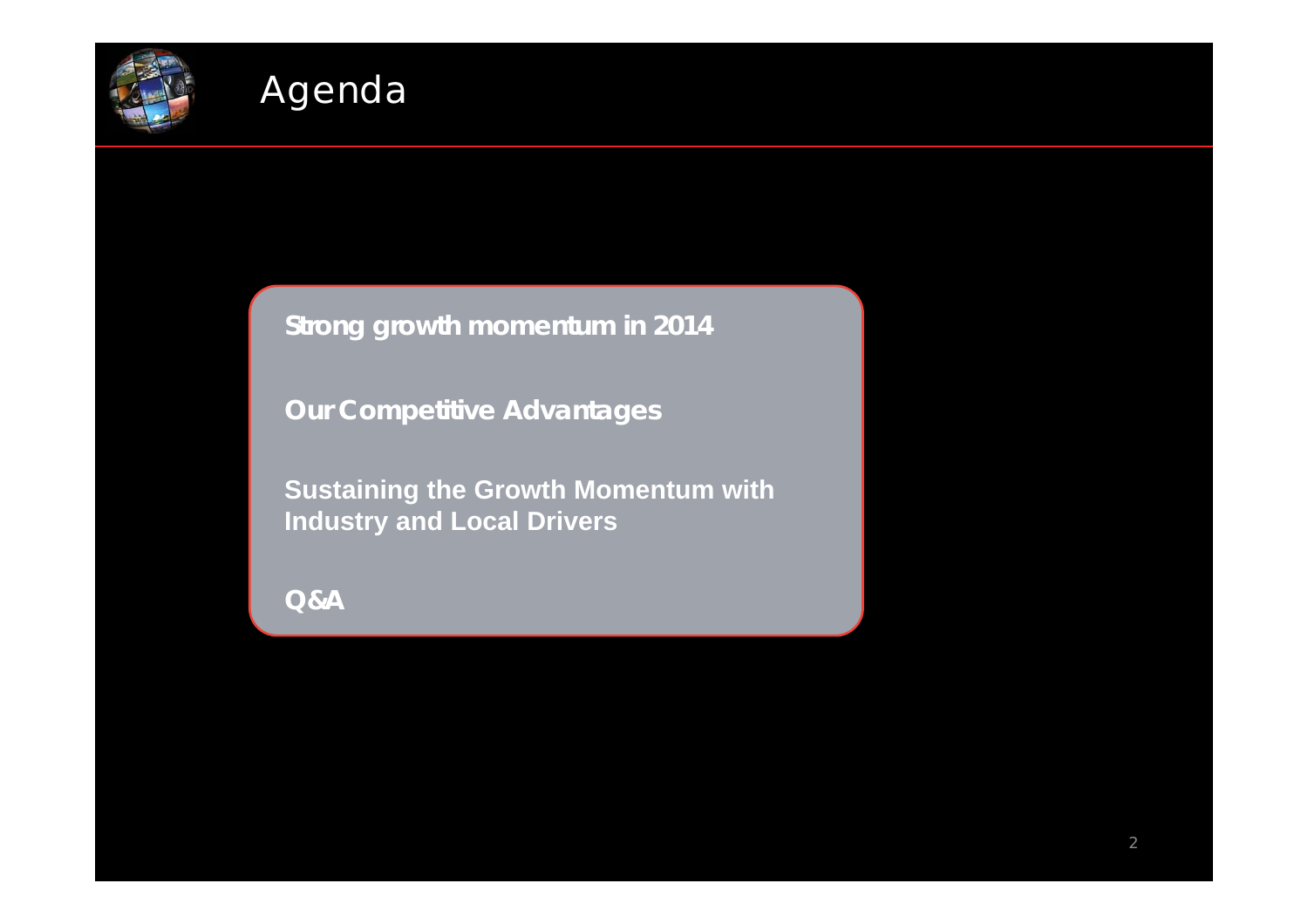

**Revenue**

## Sustainable revenue and profit growth



**PBT**



2014E – consensus data as of 20 Jan 2015Nothing on this slide constitutes a profit forecast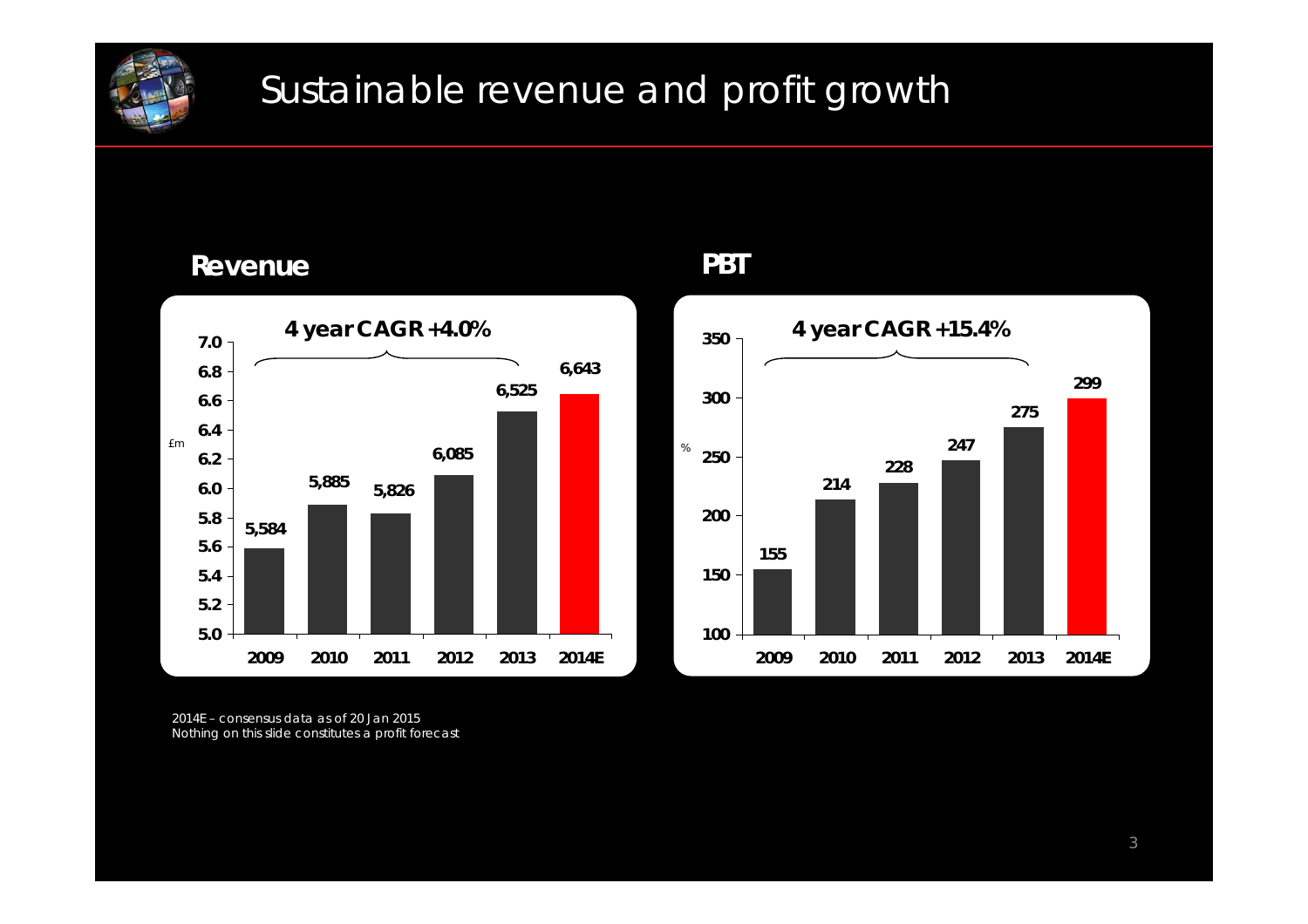

## Sustainable revenue and margin growth

**Revenue**



### **Operating Margin**



2014E – consensus data as of 20 Jan 2015Nothing on this slide constitutes a profit forecast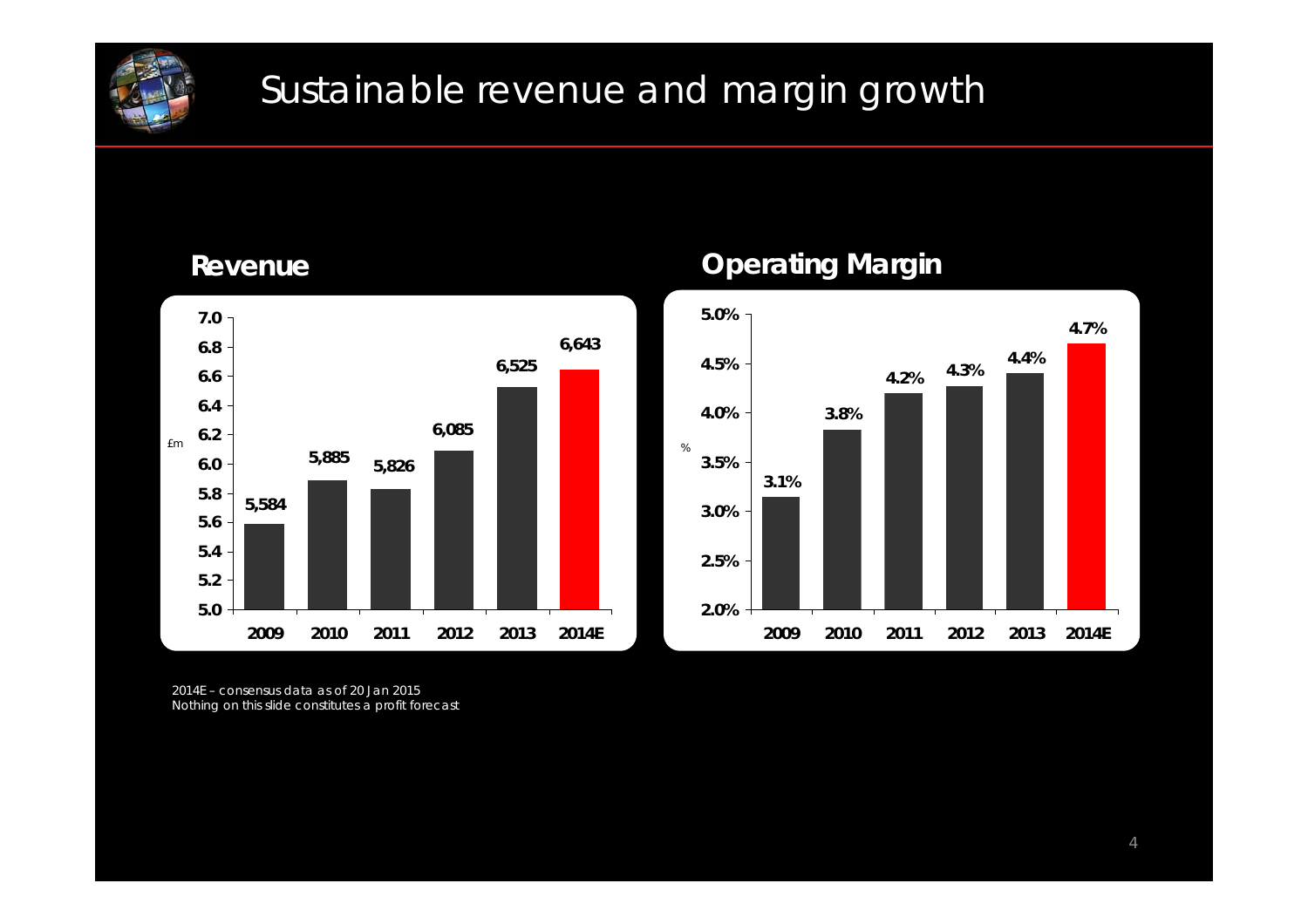

## Strong FCF and disciplined capital allocation







2014E – consensus data as of 20 Jan 2015Nothing on this slide constitutes a profit forecast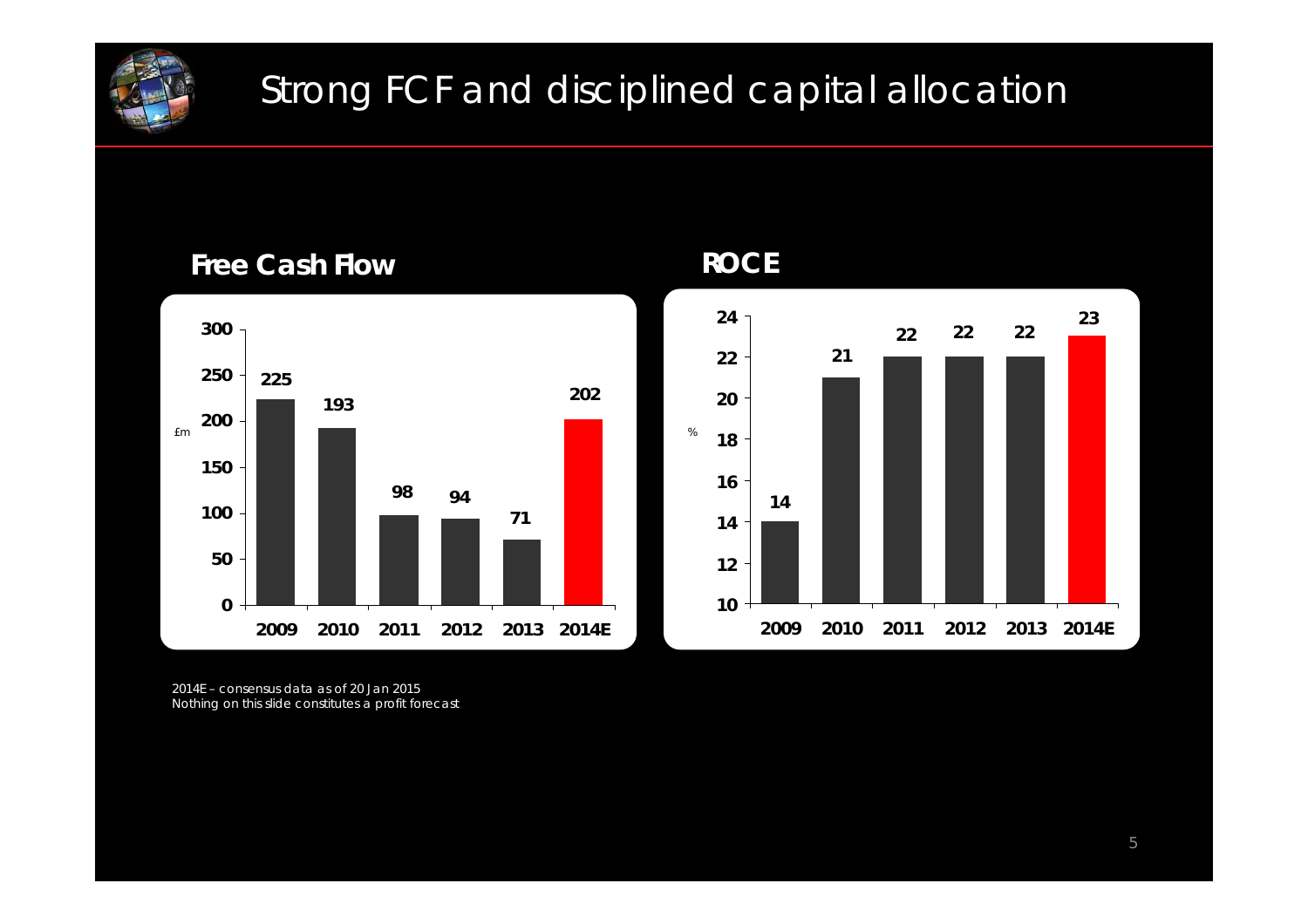

# Sustainable profit growth

#### **EPS 2009 – 2014E**



2014E – consensus data as of 20 Jan 2015, basic adjusted (pre exceptional items) EPS Nothing on this slide constitutes a profit forecast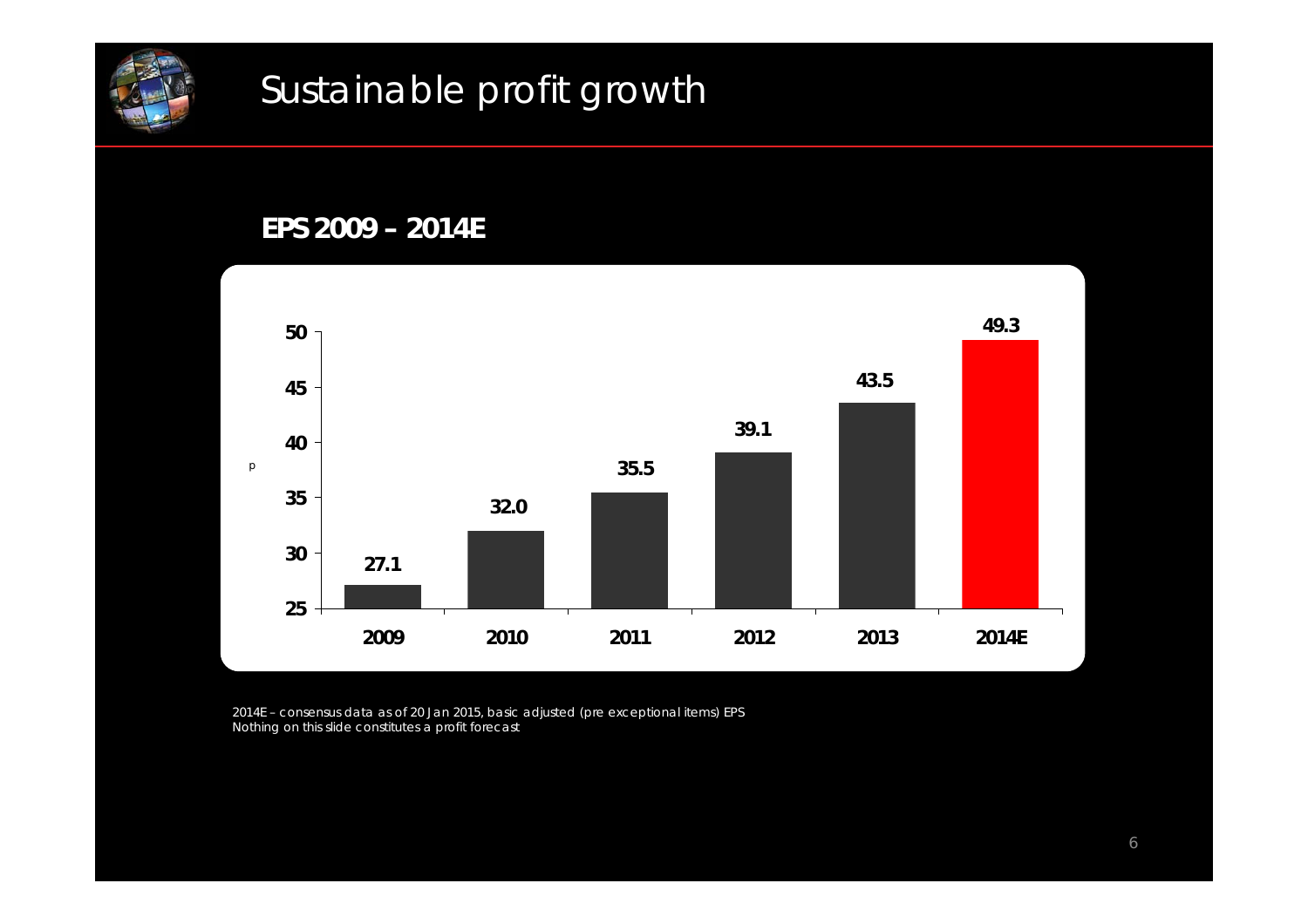



# OUR COMPETITIVE ADVANTAGES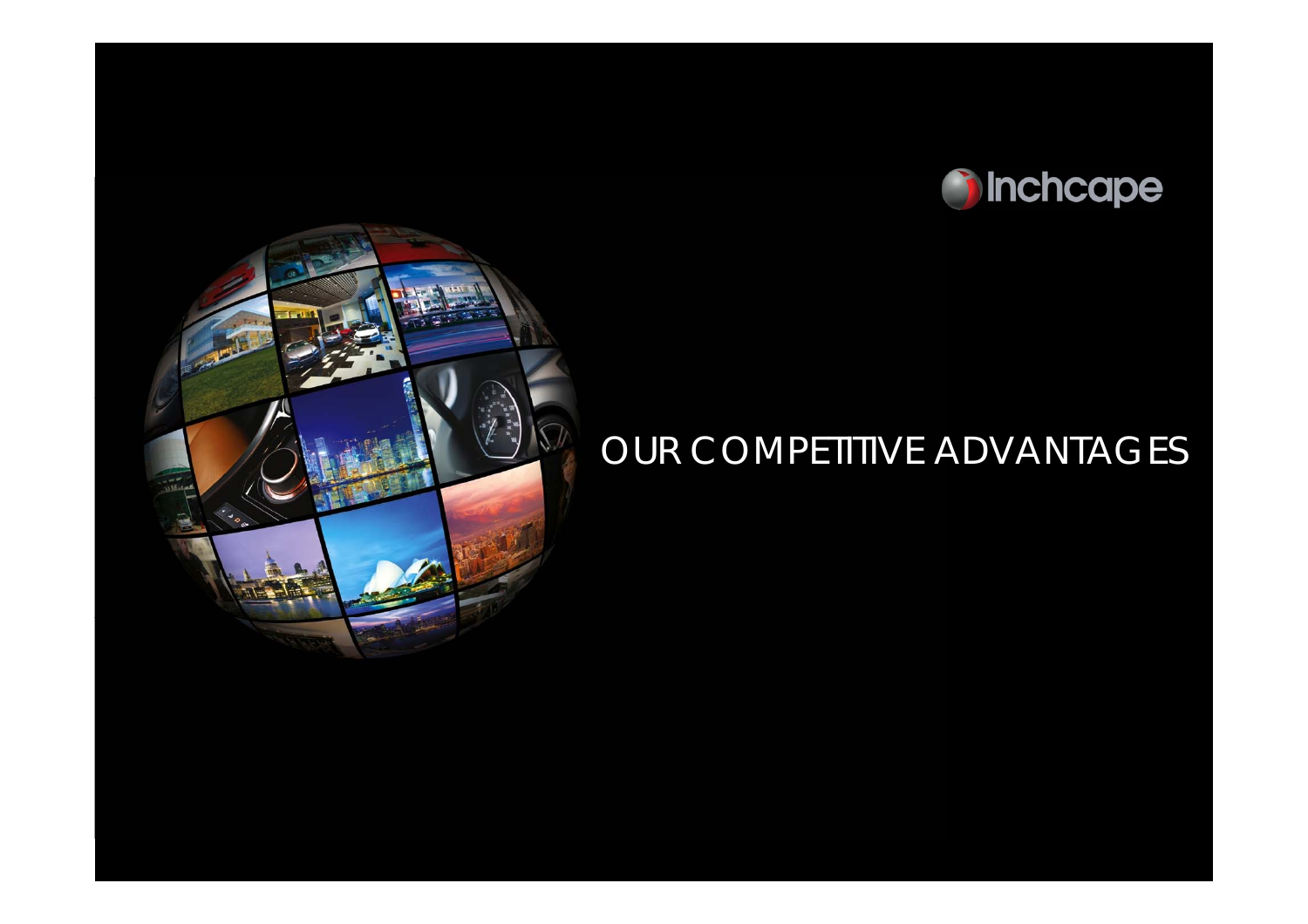

# Positioned to perform in a growth Industry



Source: IHS Automotive Revenue and Trading Profit data H1 2014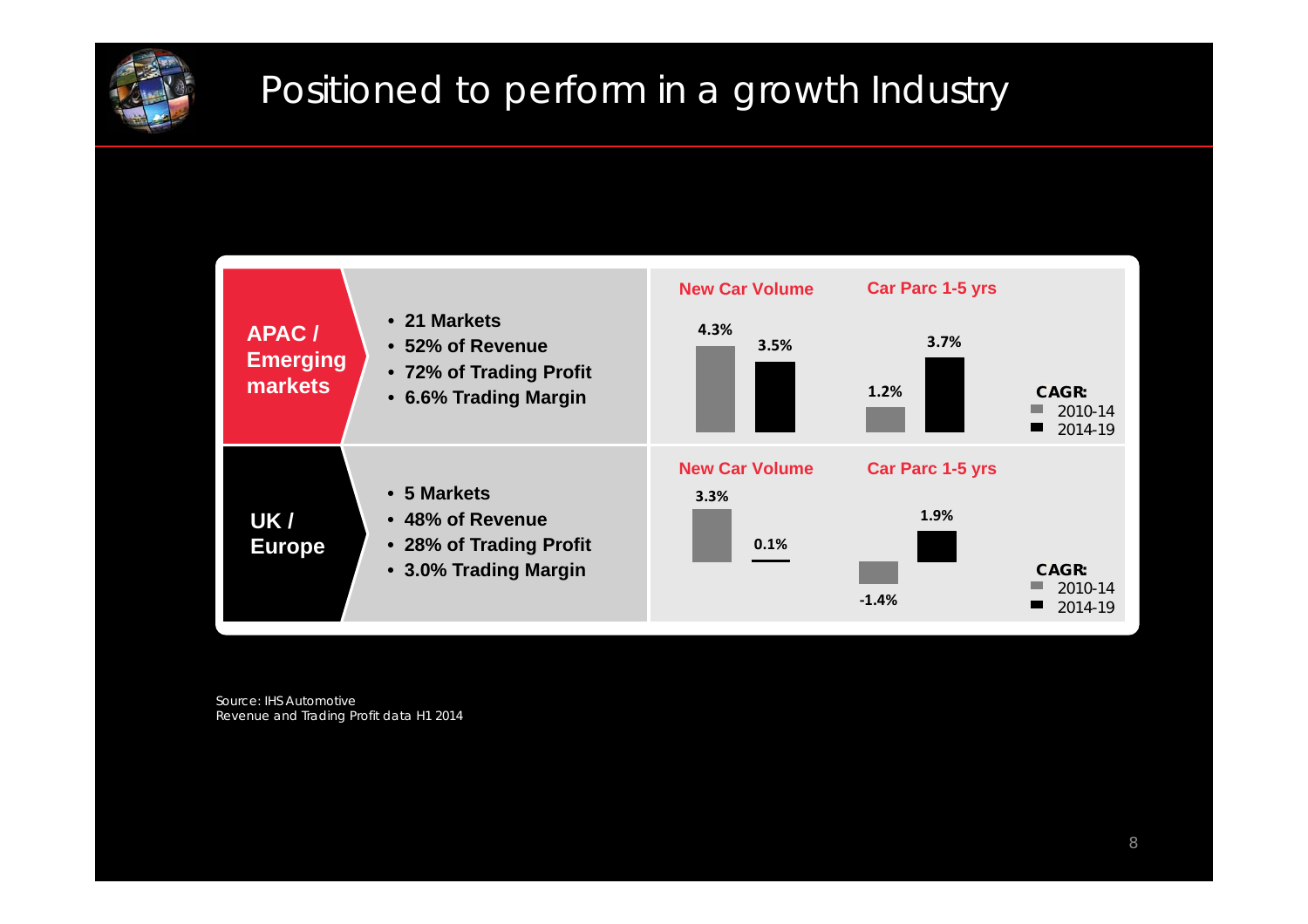



Trading profit data H1 2014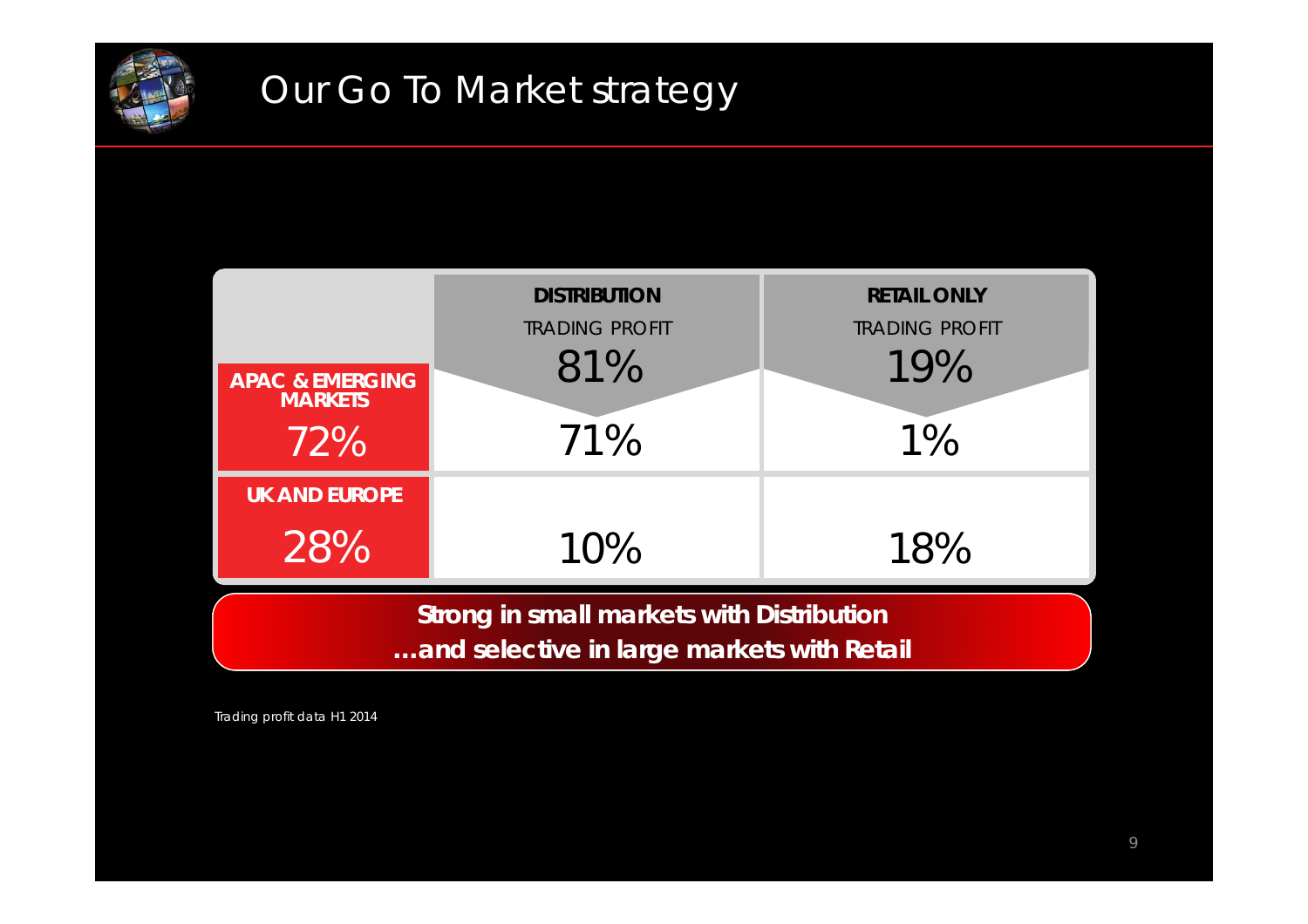

# Portfolio of the world's premium automotive brands

#### Six core relationships deliver c90% of profit

Strong R&D capability to lead powertrain and segment innovation



Premium brands' pricing power deliver superior margins

Premium brands deliver strong pricing power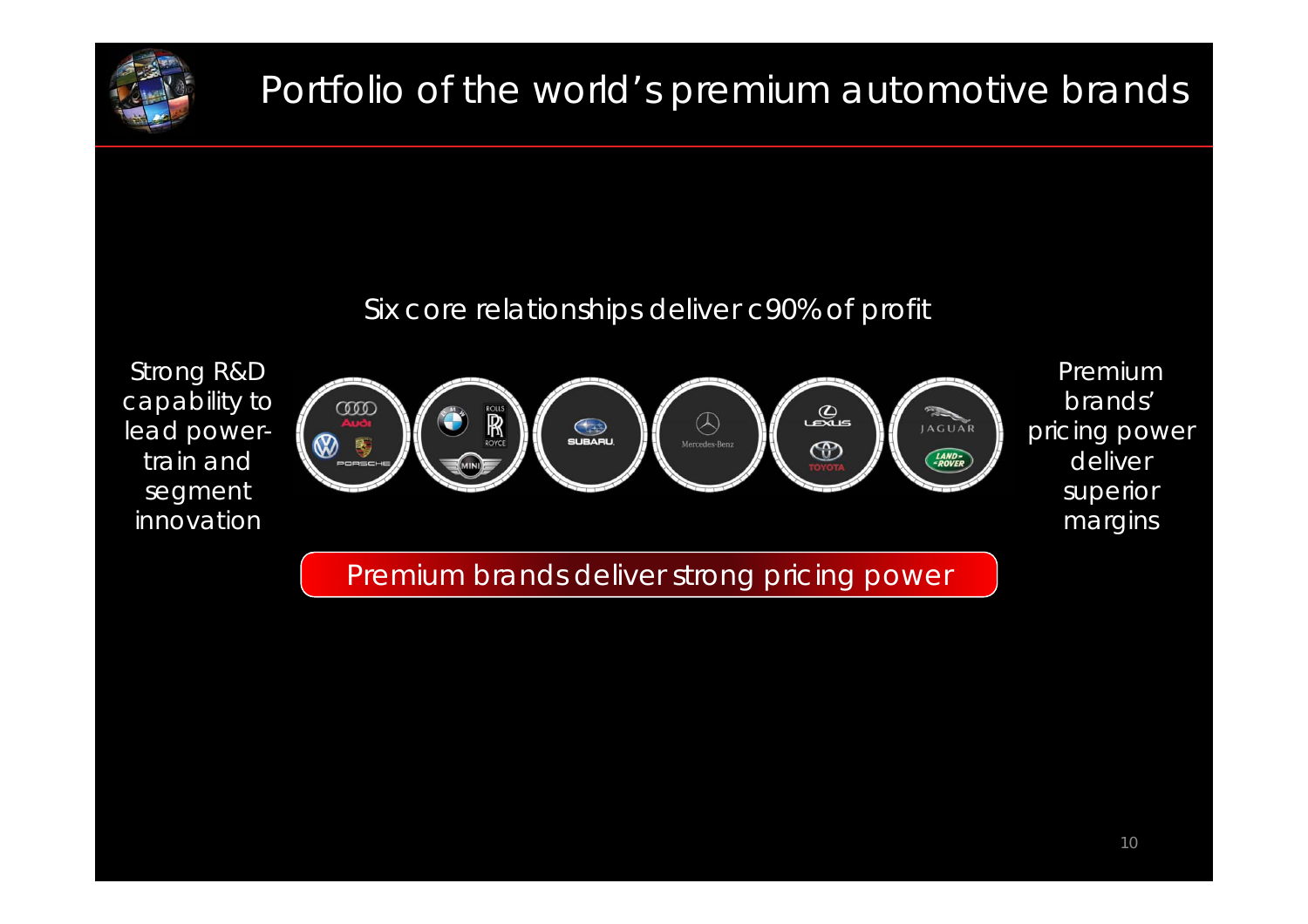

## Our partners are investing in R&D ahead of the industry

#### **R&D as % of sales (2013)**

Inchcape's partners 5.1% Other brands 4.2%

#### **2010 – 2013 sales CAGR**

Inchcape's partners 11.7% Other brands 5.9%

**Since 2010Inchcape's brand partners have increased annual R&D spending by 66% vs. the total industry at 39%**





#### **Higher R&D will sustain faster growth for our Brand Partners**

Sources: OEM Financials and IHS Automotive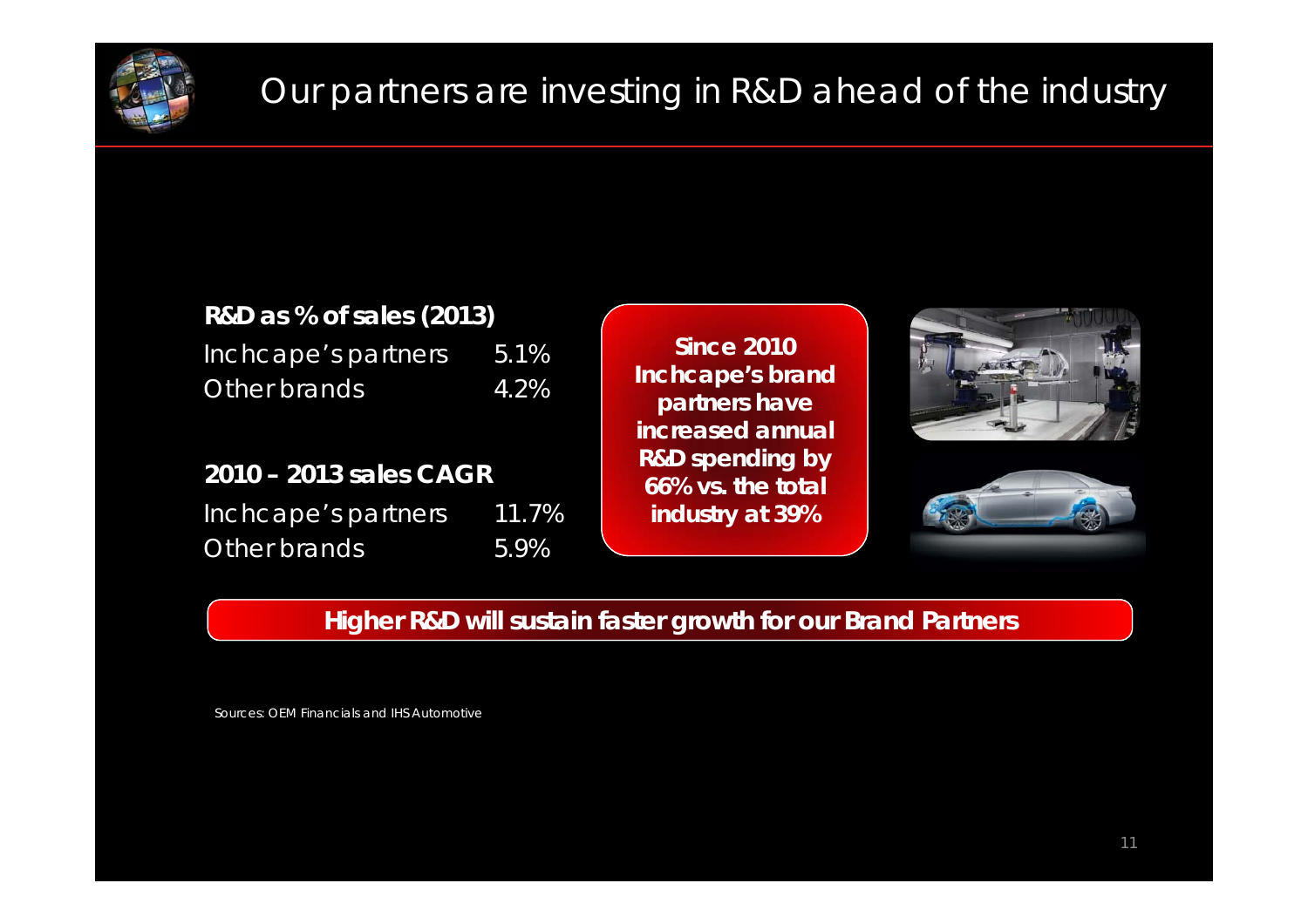

## Diversity of profit streams



#### **Customer service advantage delivering strong margins**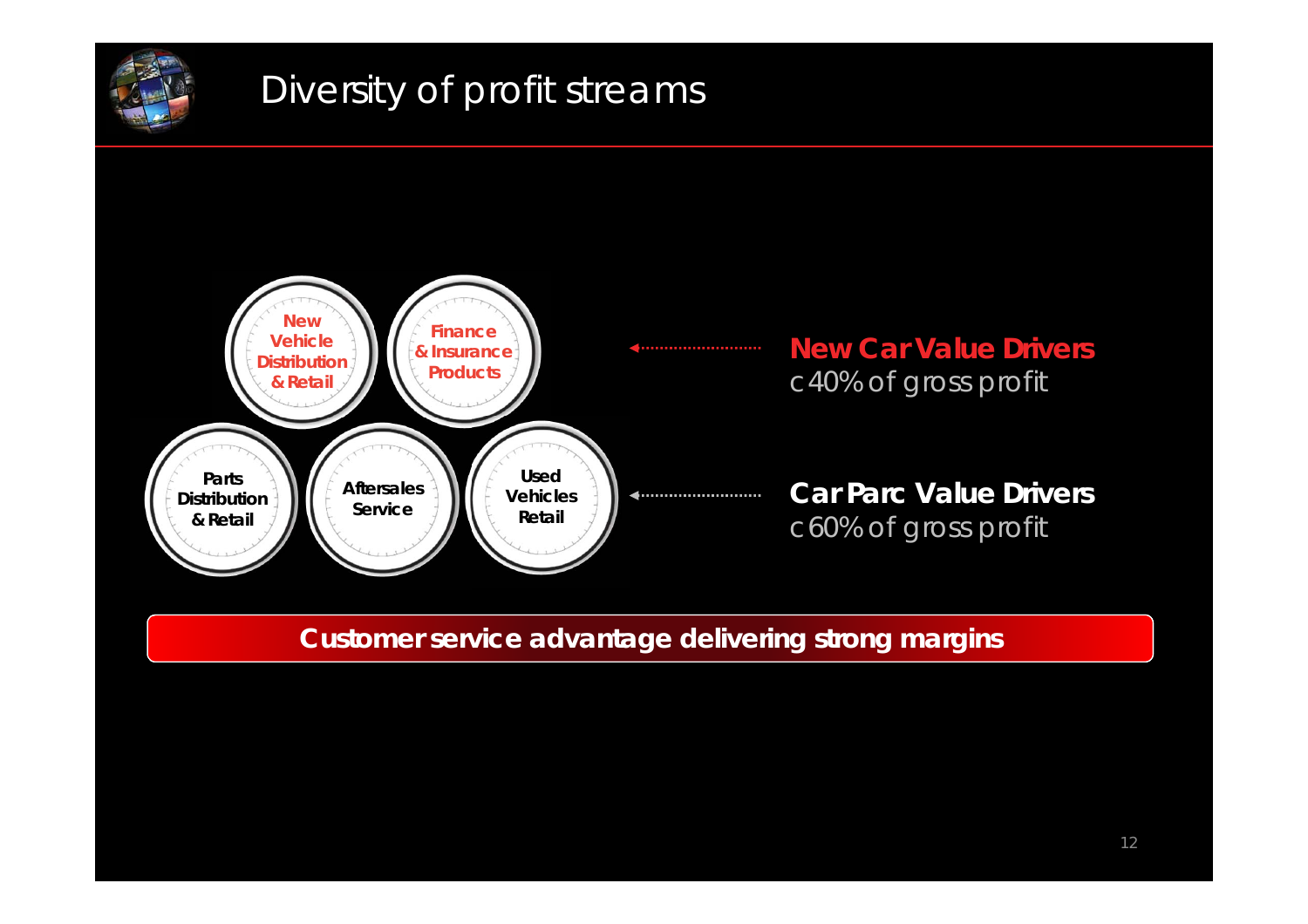

# 1-5 year UK Car Parc growth fuelling Aftersales

#### **New Car growth feeding into the UK Car Parc\***



Source: IHS Automotive, 1-5 year Car Parc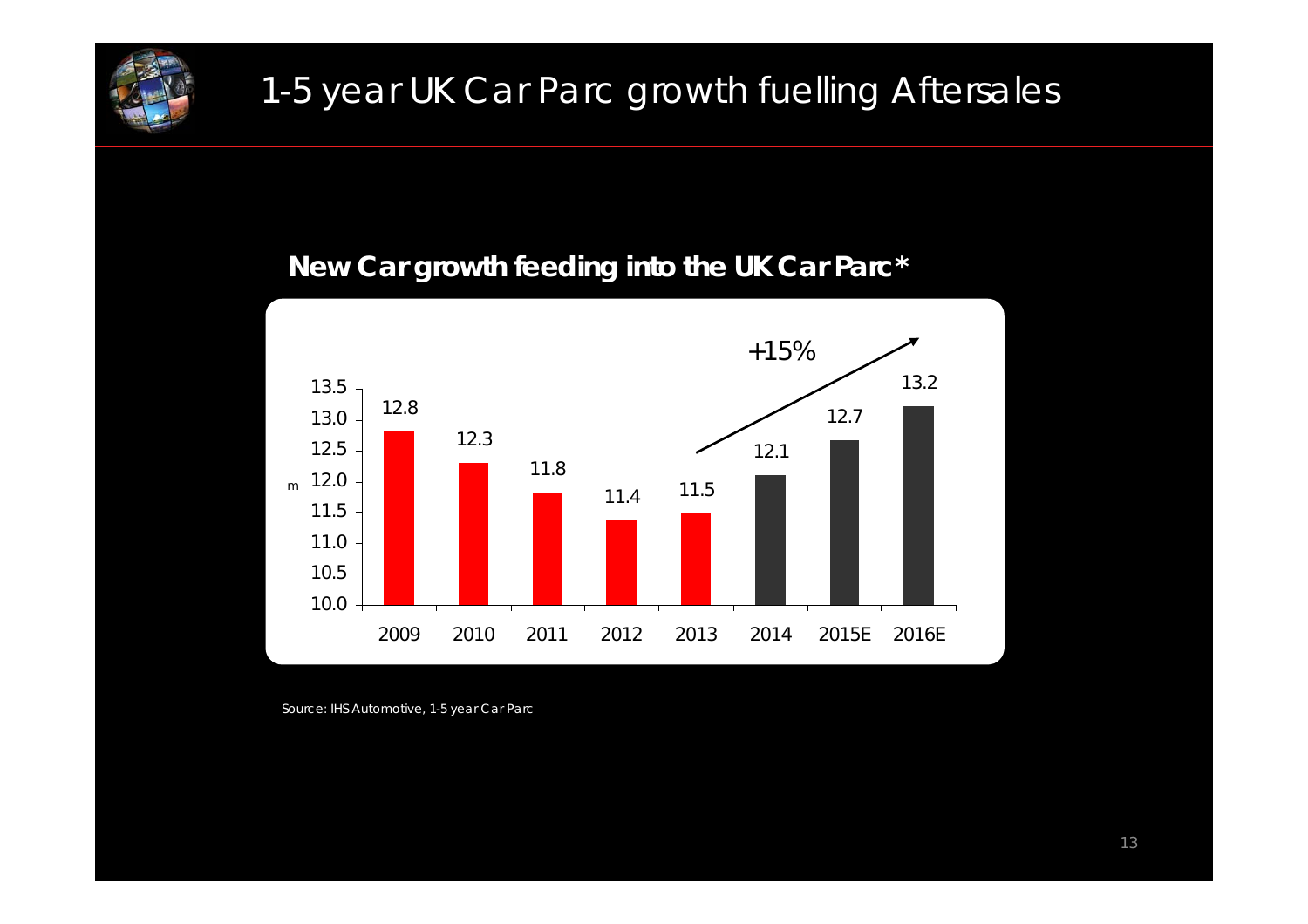

## Customer 1st Strategy Differentiation

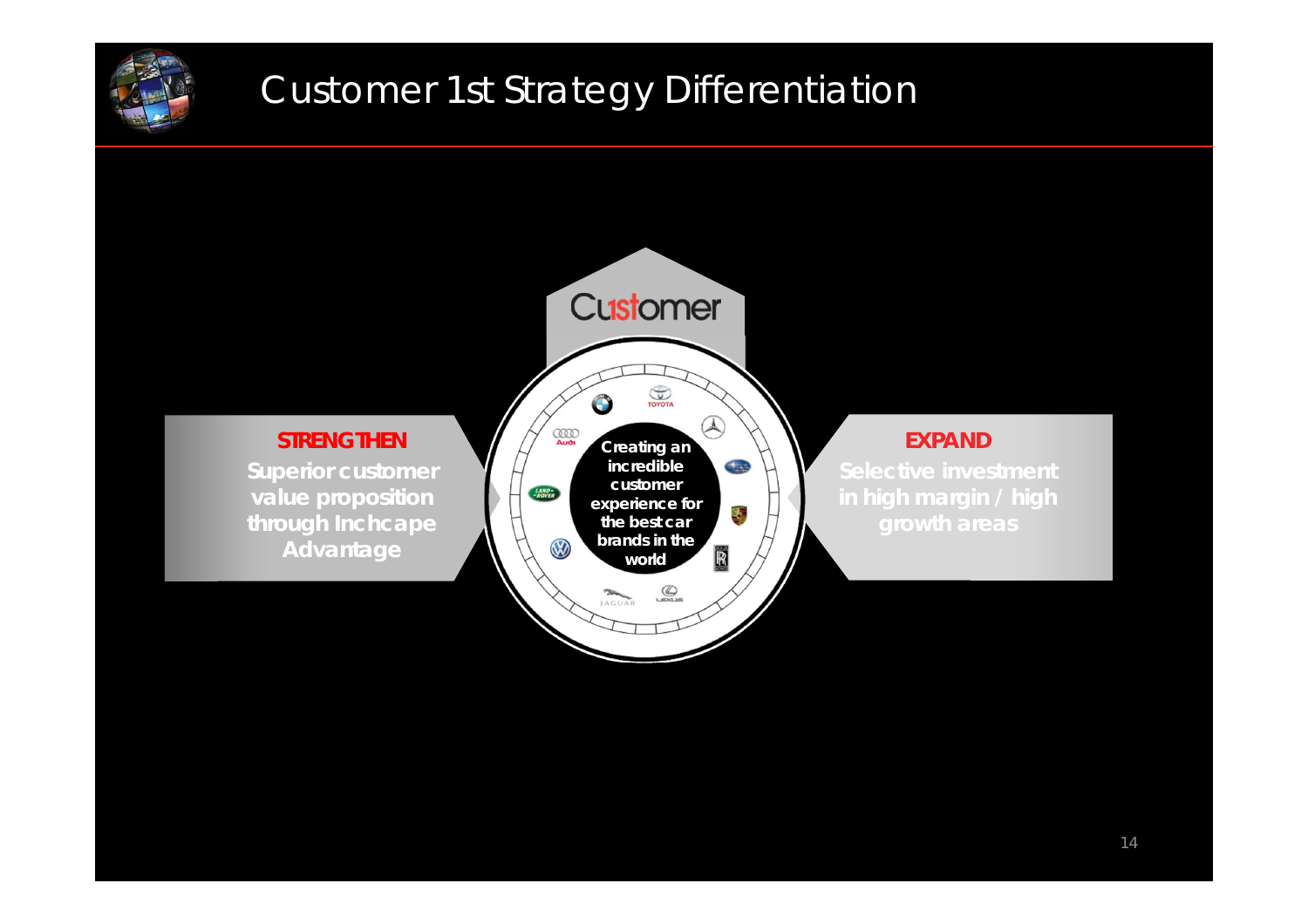

## Operational discipline on Top Five Priorities

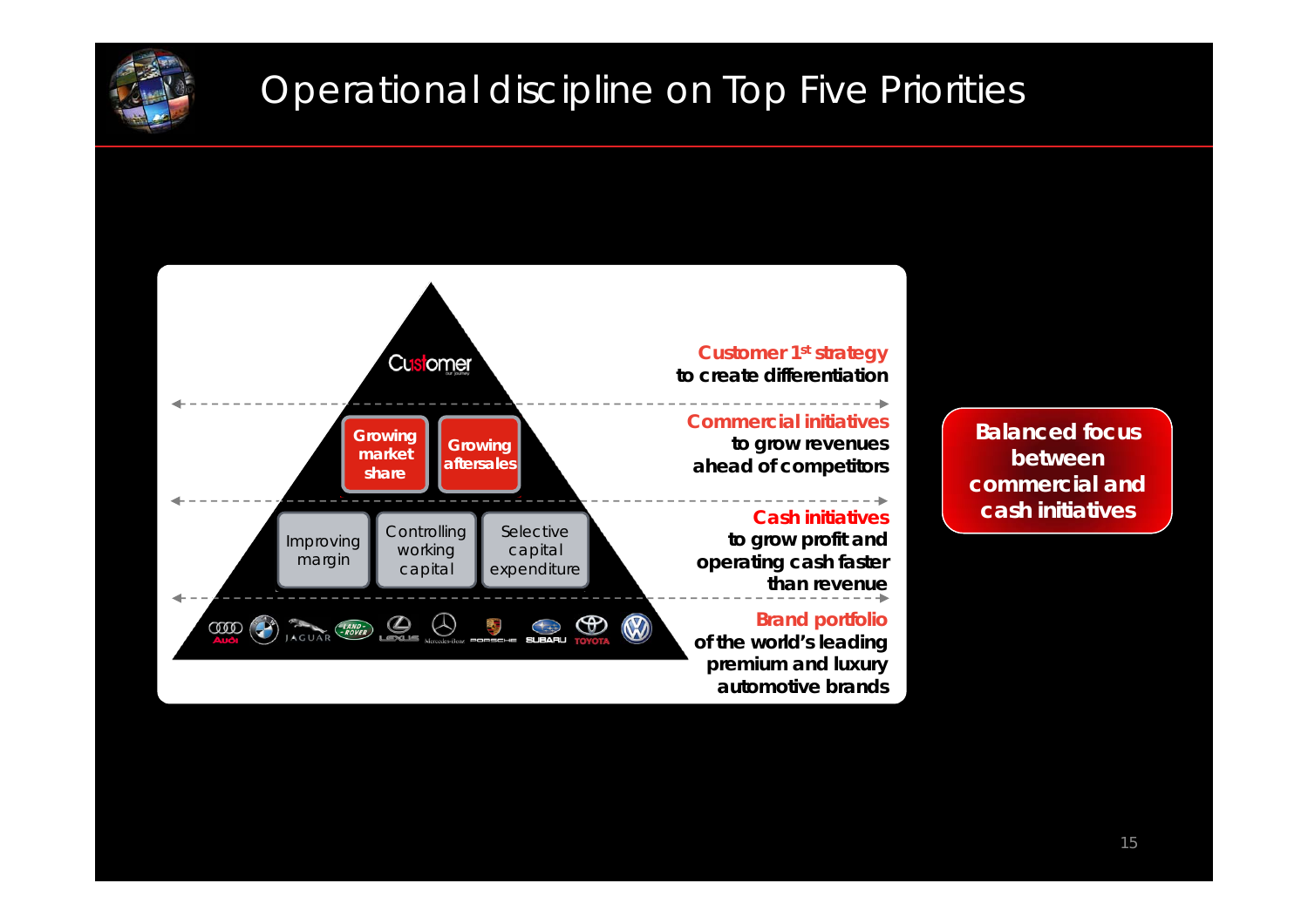



#### **Customer Service – NPS\***



**17,000 surveys every month across our 26 markets. Covering Vehicles and Aftersales**

\* Rebased Inchcape data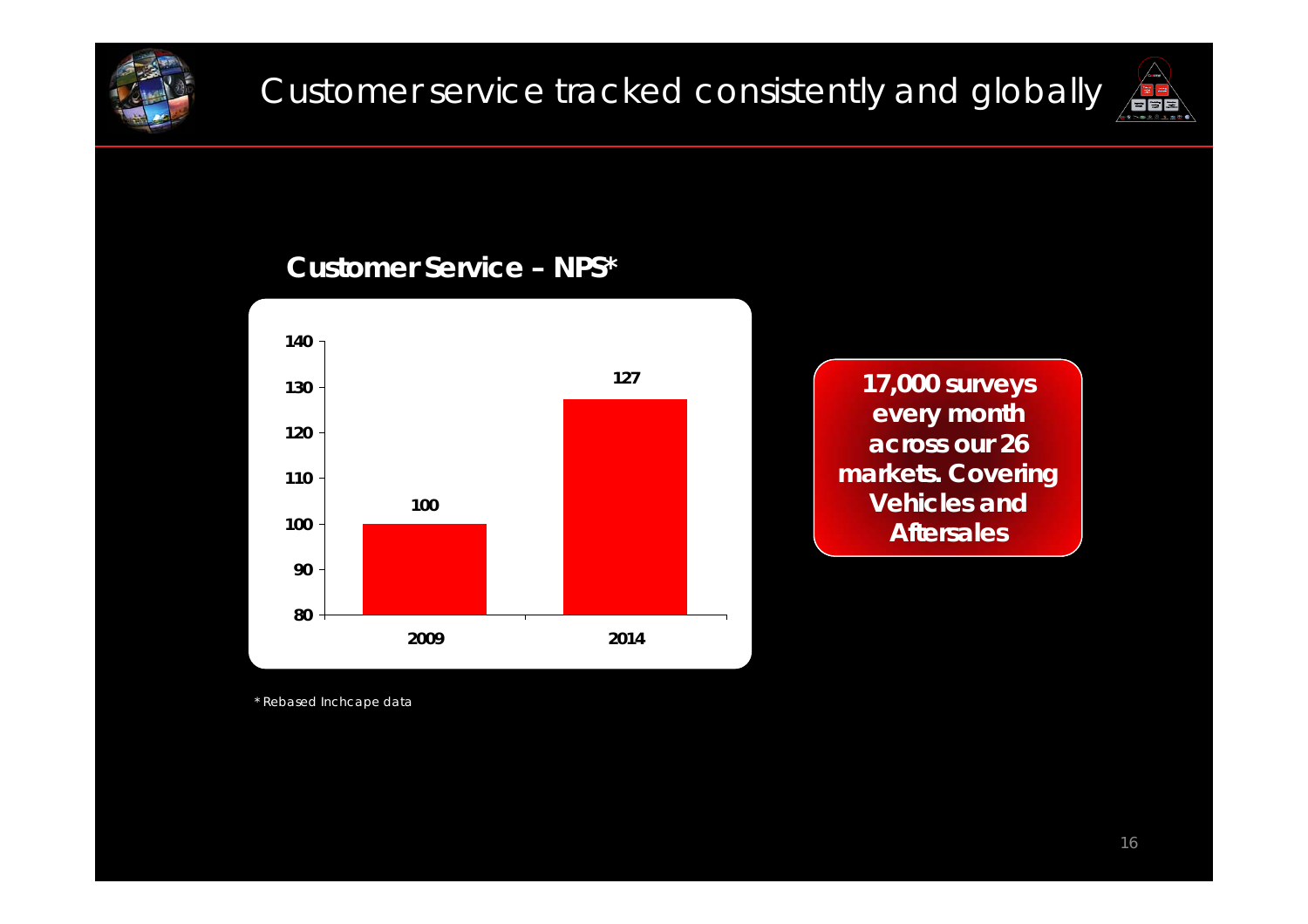



**Macau Top 3 Bulgaria Top 3 Baltics Top 3 Chile Top 3 Greece Market leader**

**Singapore Market leader Hong Kong Market leader Brunei Market leaderGuam Market leader Saipan Market leader Peru Market leader (Luxury) Ethiopia Market leader**

**Strategic and economic advantages of scale positions**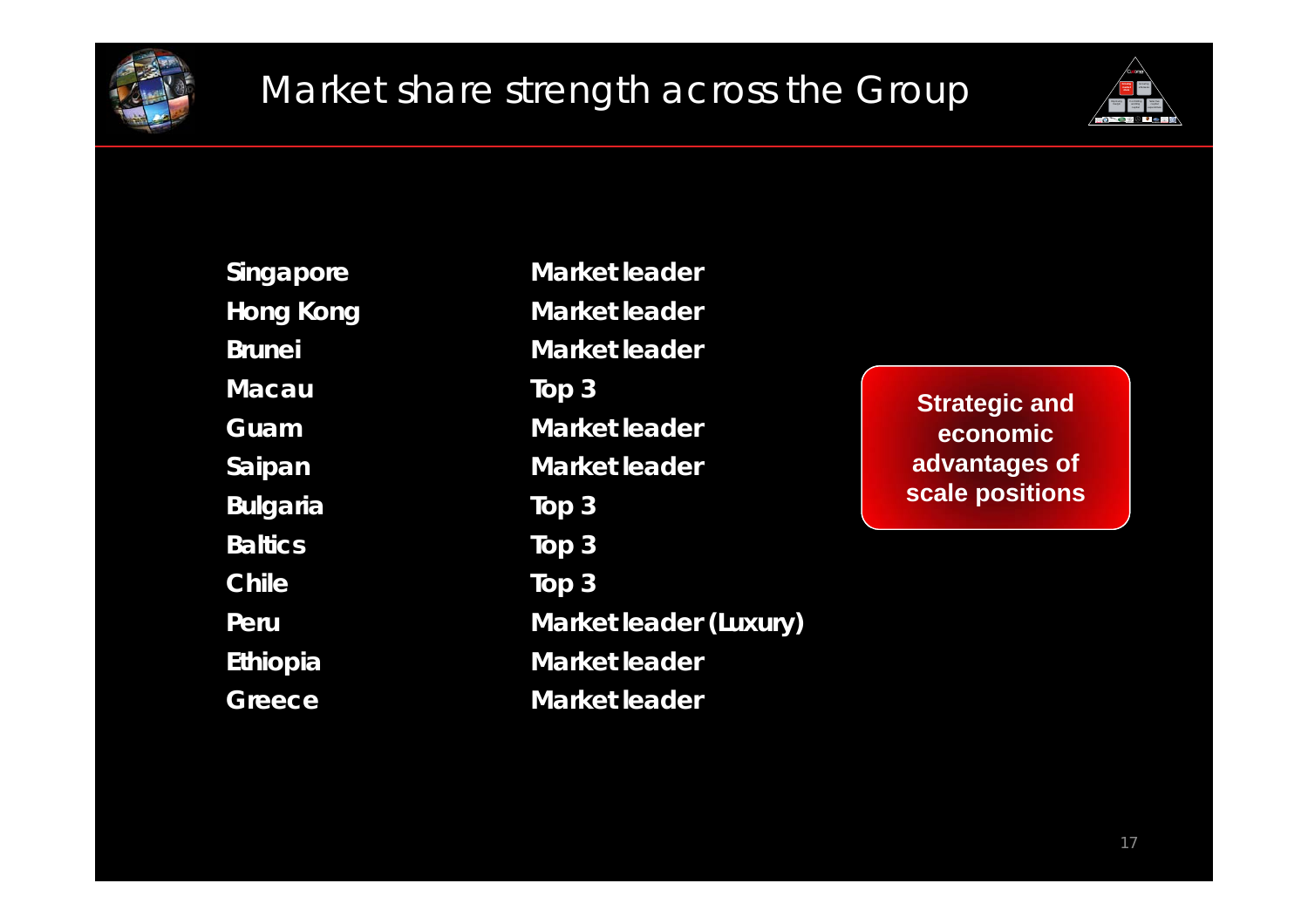

## Marketing: driving share



### **Clear positioning for Land Rover in Hong Kong**



### **Capturing the Subaru USP in Australia**



**The real thing.**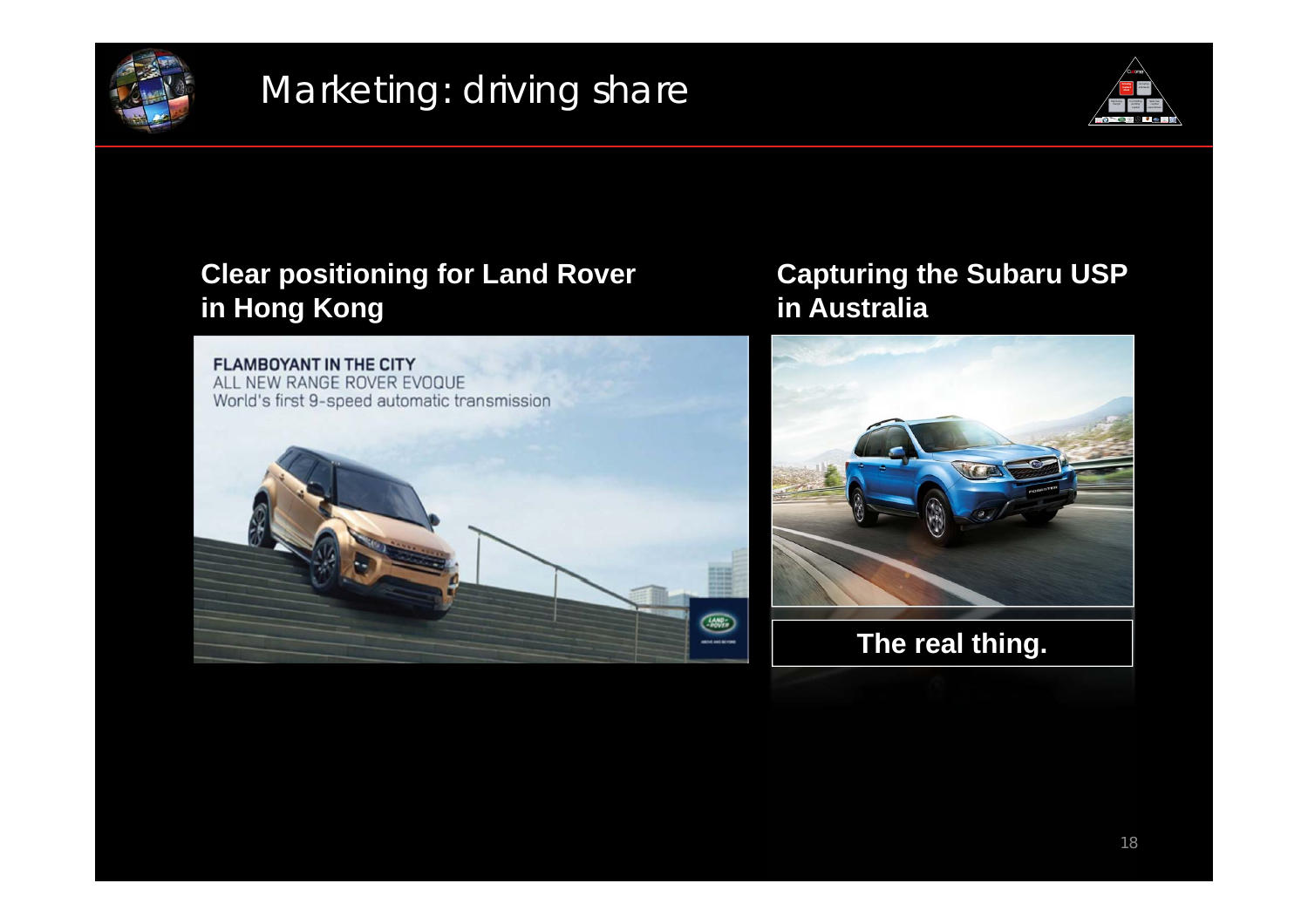



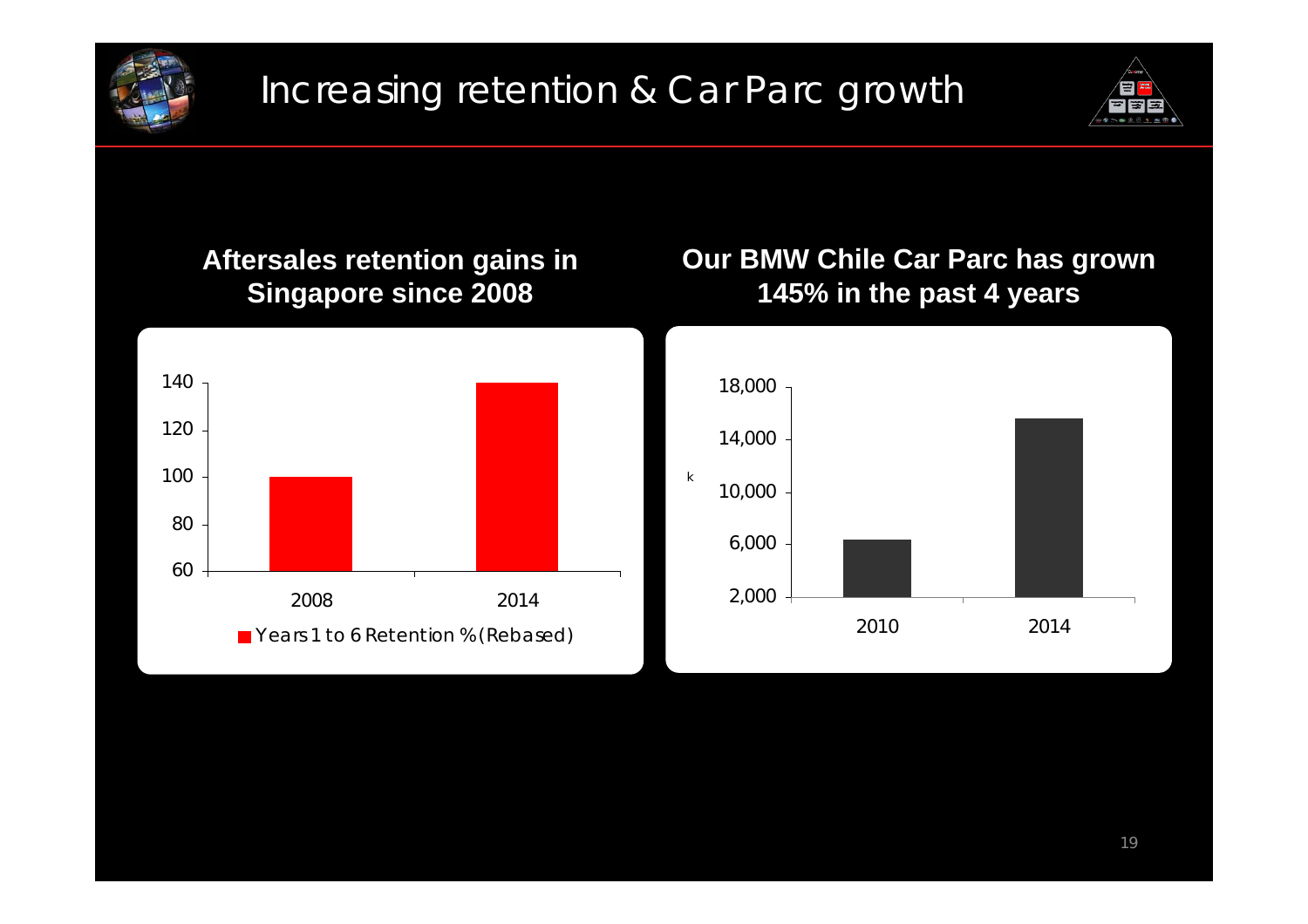



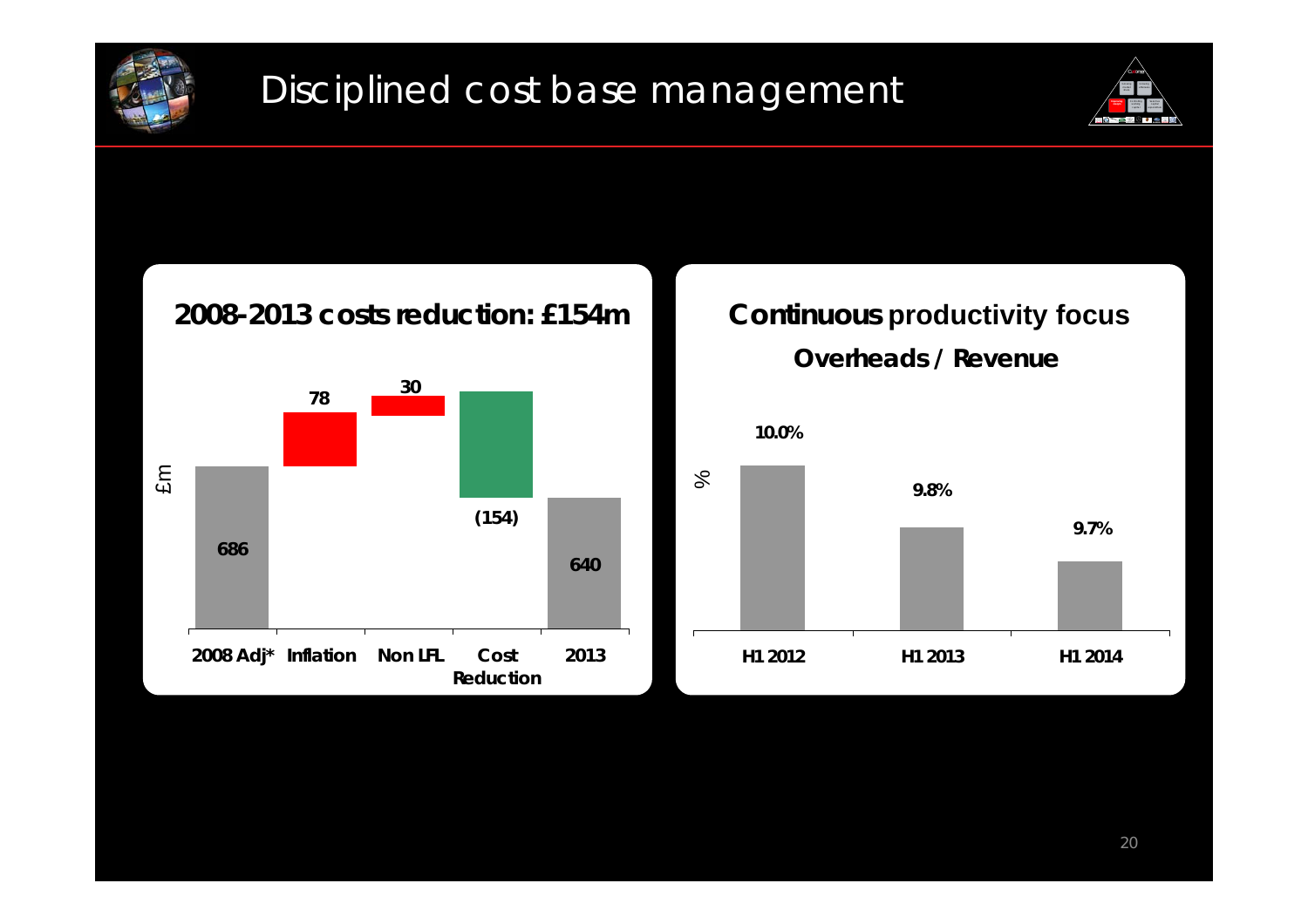



### SUSTAINING THE GROWTH MOMENTUM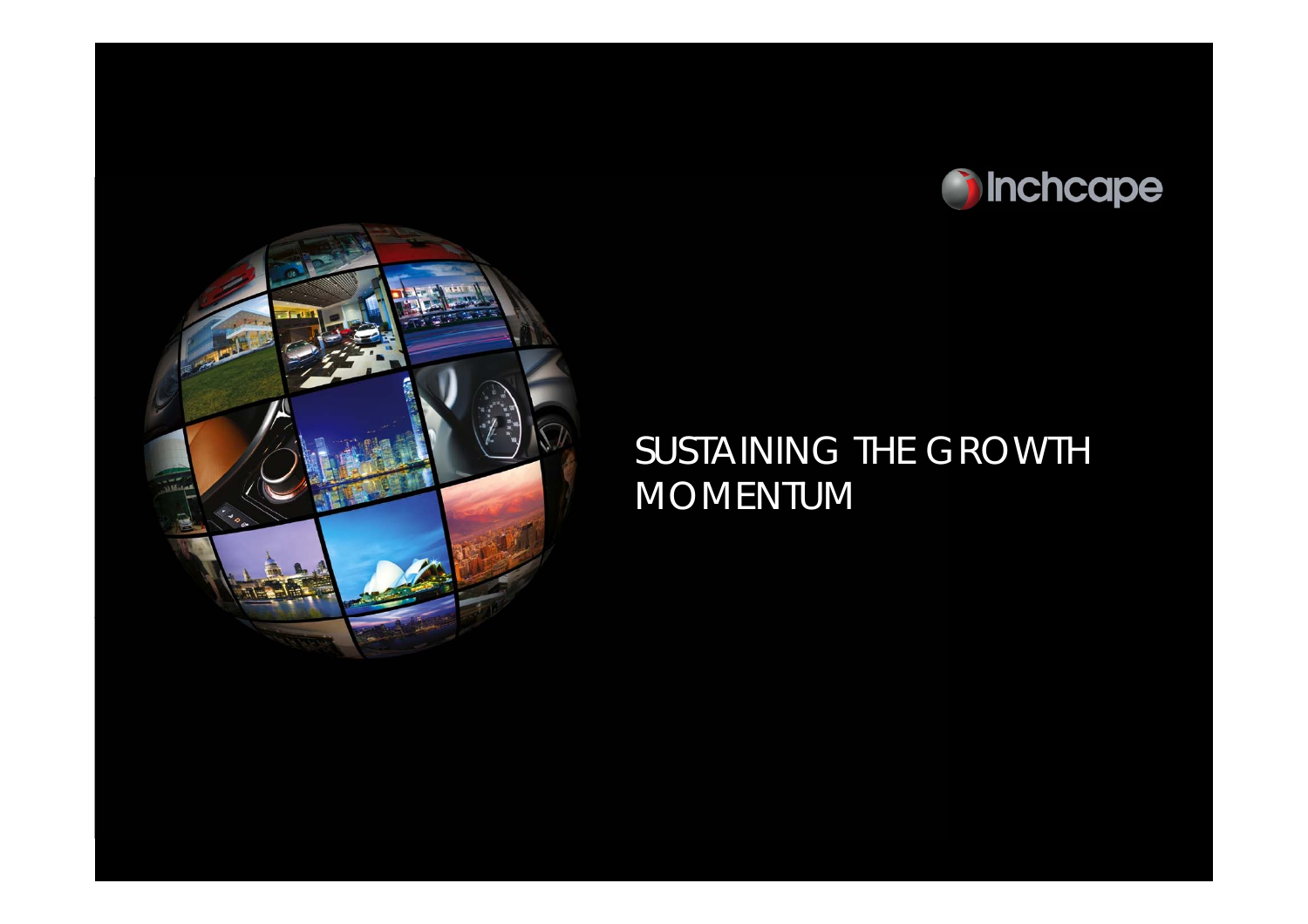

# Positioned to perform in a growth Industry



Source: IHS Automotive Revenue and Trading Profit data H1 2014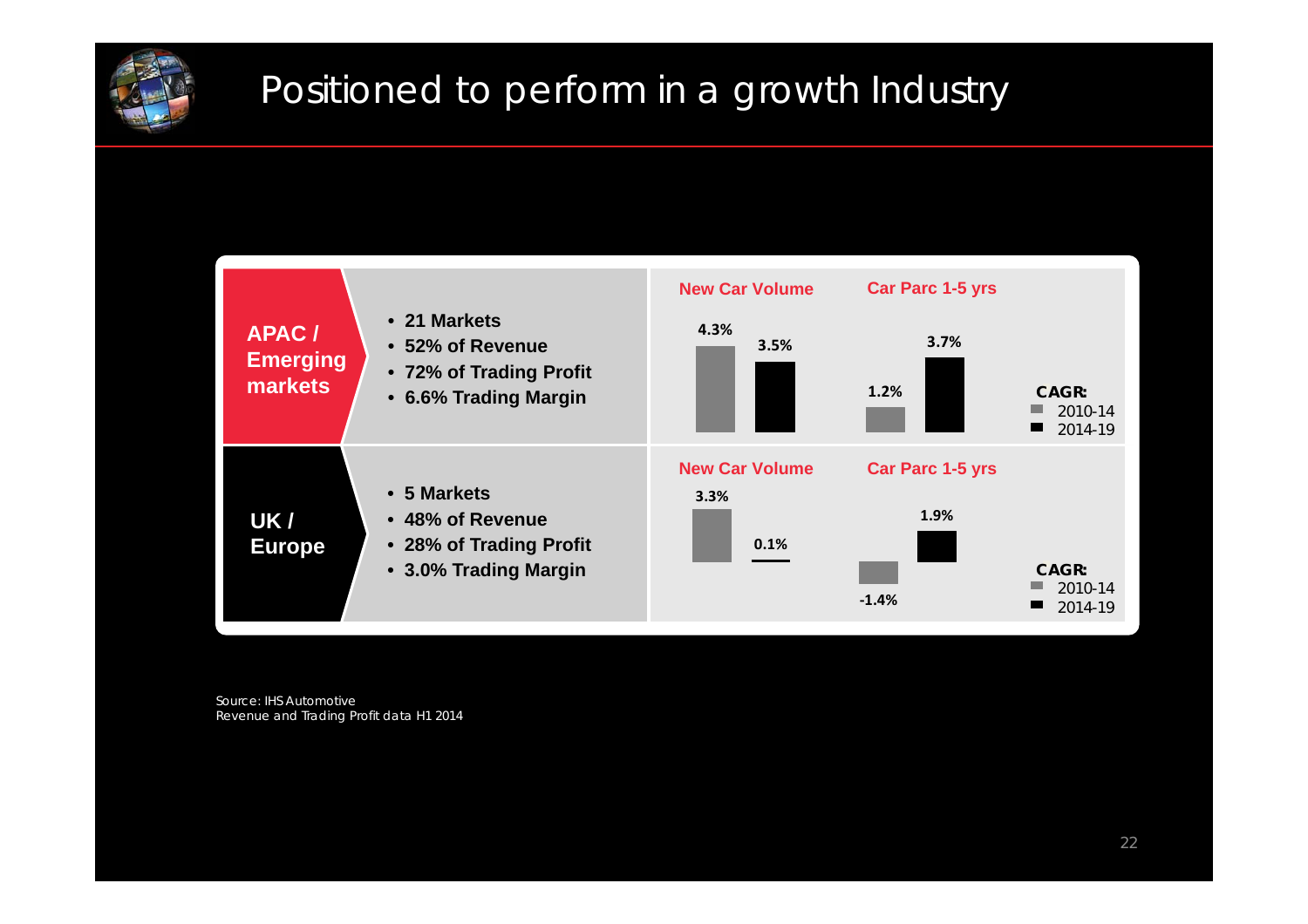

**UK: Personal contract purchase (PCP) shortening the replacement cycle, coupled with supportive macro**

**Australia: SUV growth leveraged by Subaru and benefiting from Yen sourcing**

**Singapore: COE cycle driving the New car market**

**Hong Kong: Commercial vehicle scrappage scheme fueling growth**

**Greece: replacement cycle growth driven by old Car Parc (average age c14yrs)**

**Strong end market demand**

**Control of the value chain**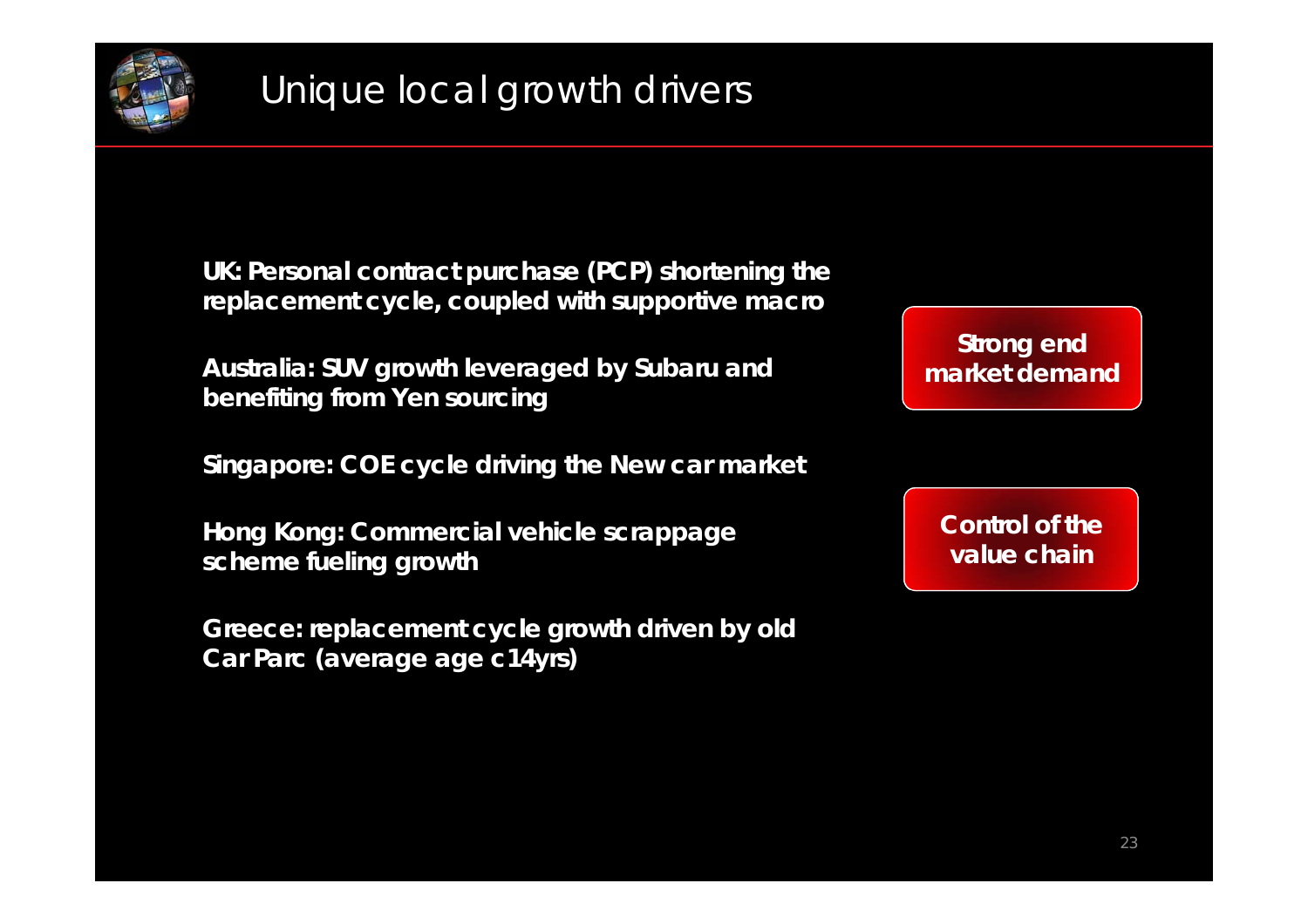

# UK: PCP is a powerful force for growth

### **UK financing strong through the cycle**





Sources: BOE, SMMT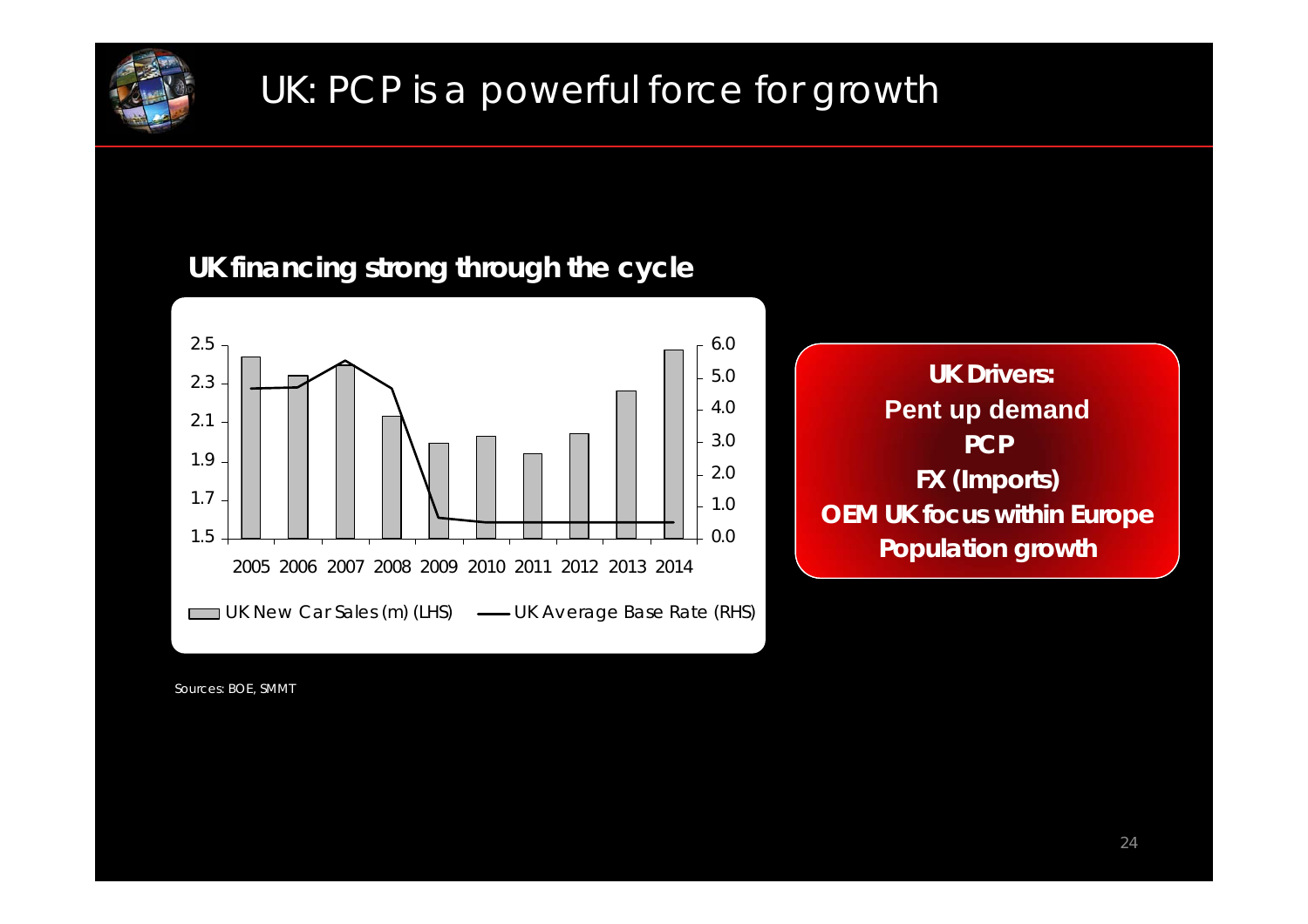

# UK: PCP is a powerful force for growth

#### **2m units potential from pent up demand**



**UK Drivers:Pent up demand PCPFX (Imports) OEM UK focus within Europe Population growth**

Source: SMMT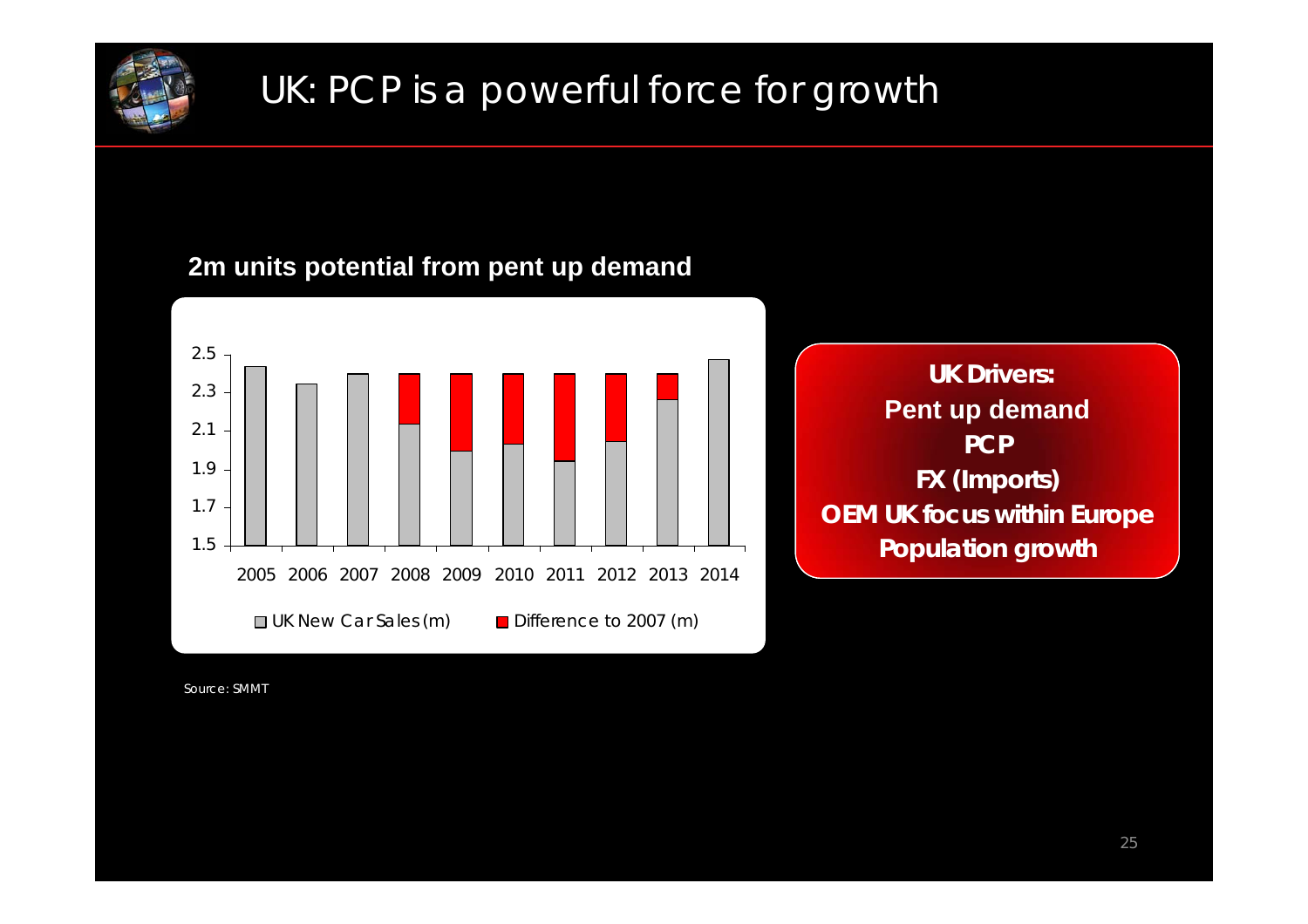

# Australia: Well positioned in a growth market

#### **Increasing SUV market penetration**



**Australia Drivers:SUV Growth (Subaru) Yen Sourcing Premiumisation of demand Population growth**

Source: VFACTS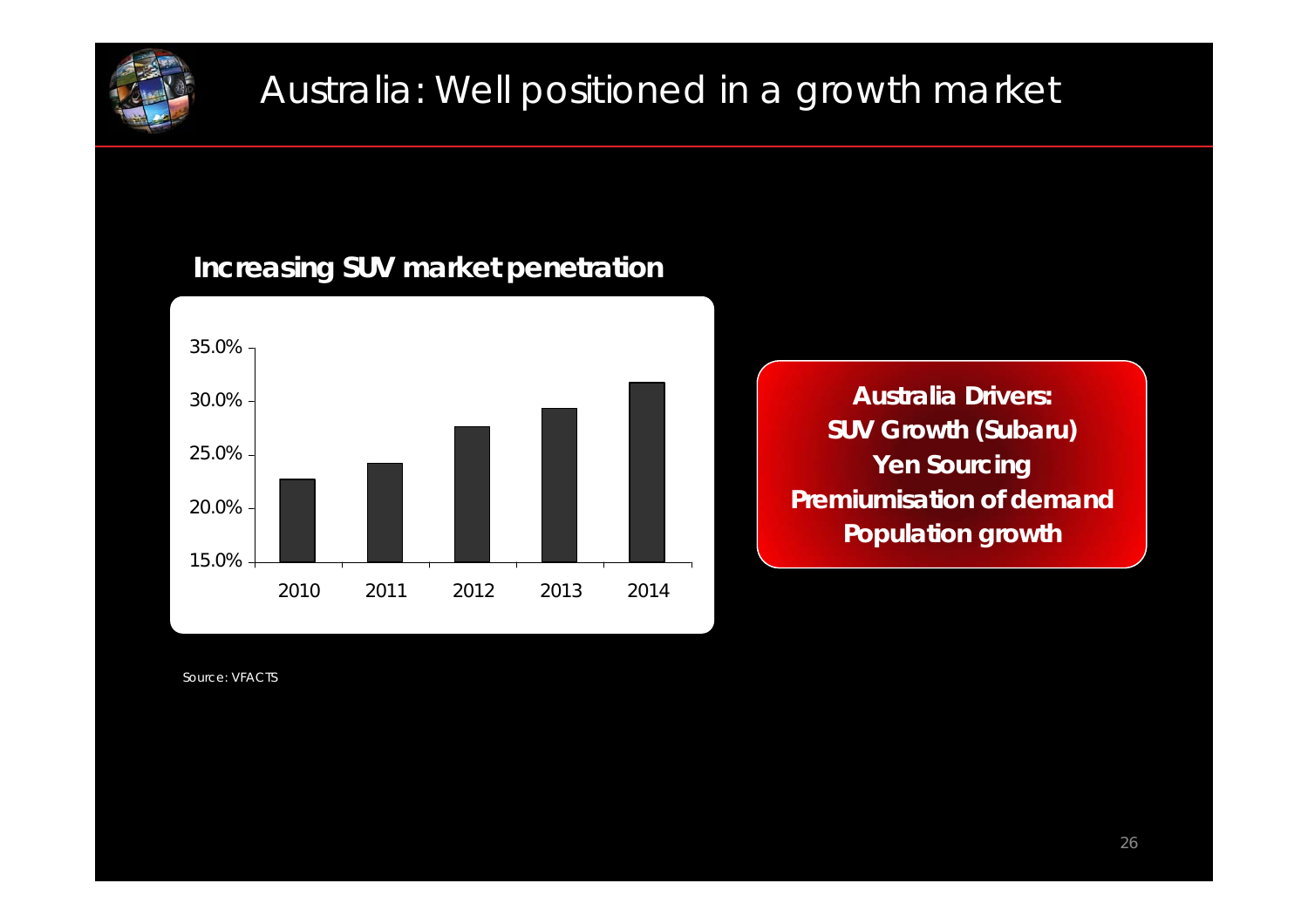

# Singapore: COE cycle driven growth

### **New car market recovery**



Source: LTA, Inchcape estimate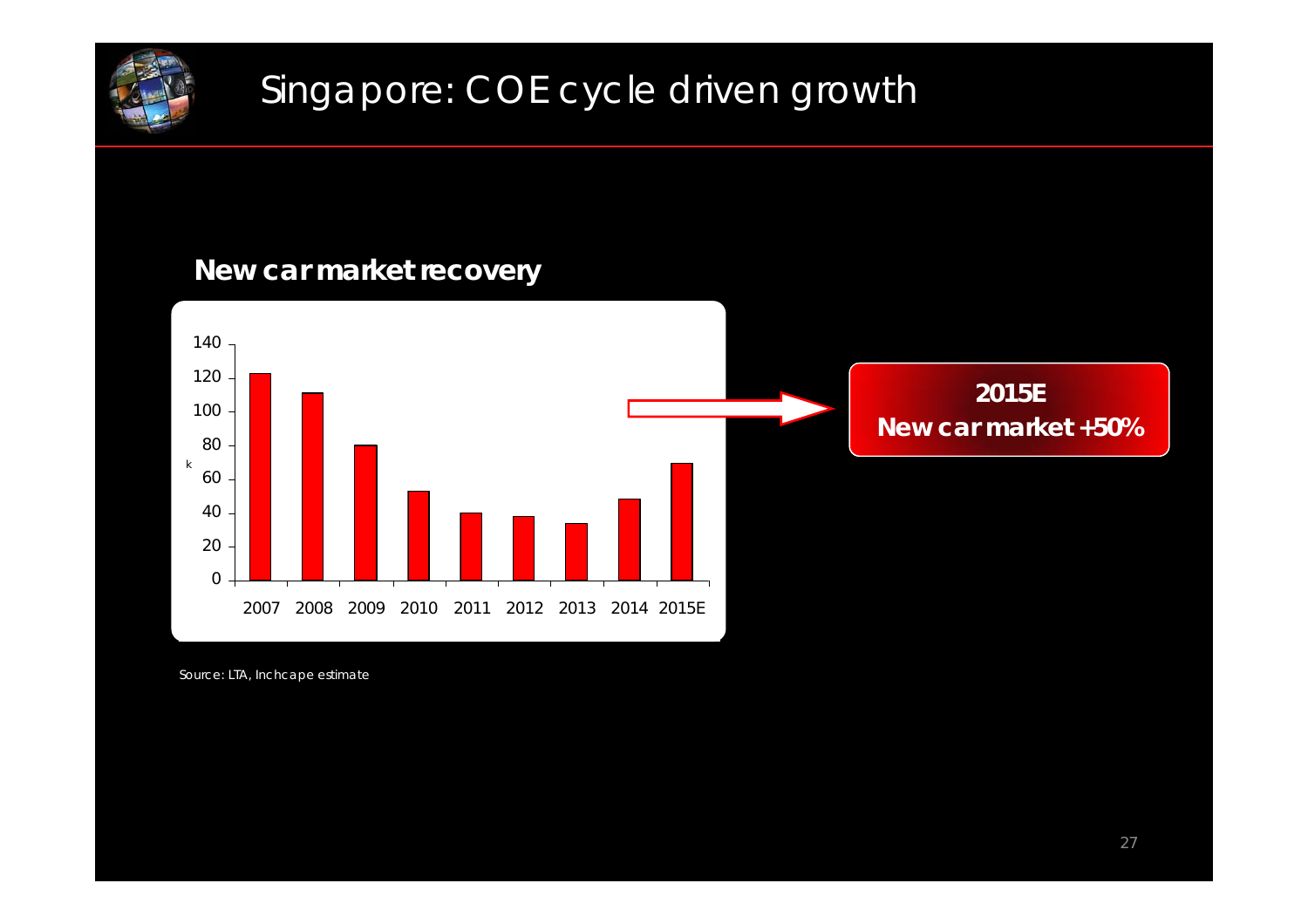

# Hong Kong: Commercial vehicle scrappage scheme

#### **82k vehicles to be phased out over 5 years**



**Inchcape Hong Kong CV market share c40%**

Source: HK EPD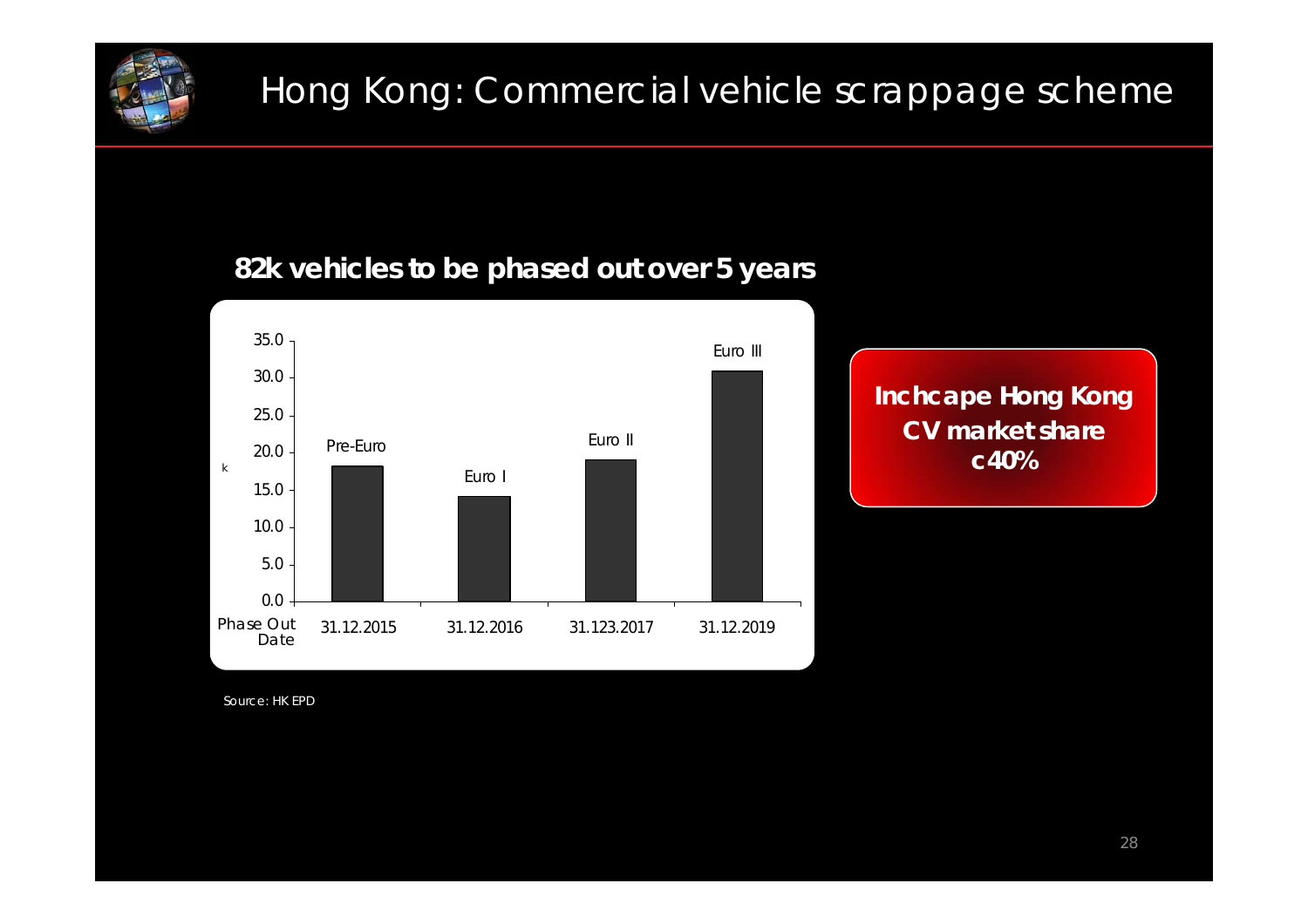

# Greece: the start of a replacement cycle



**2015 New car forecast +20%**